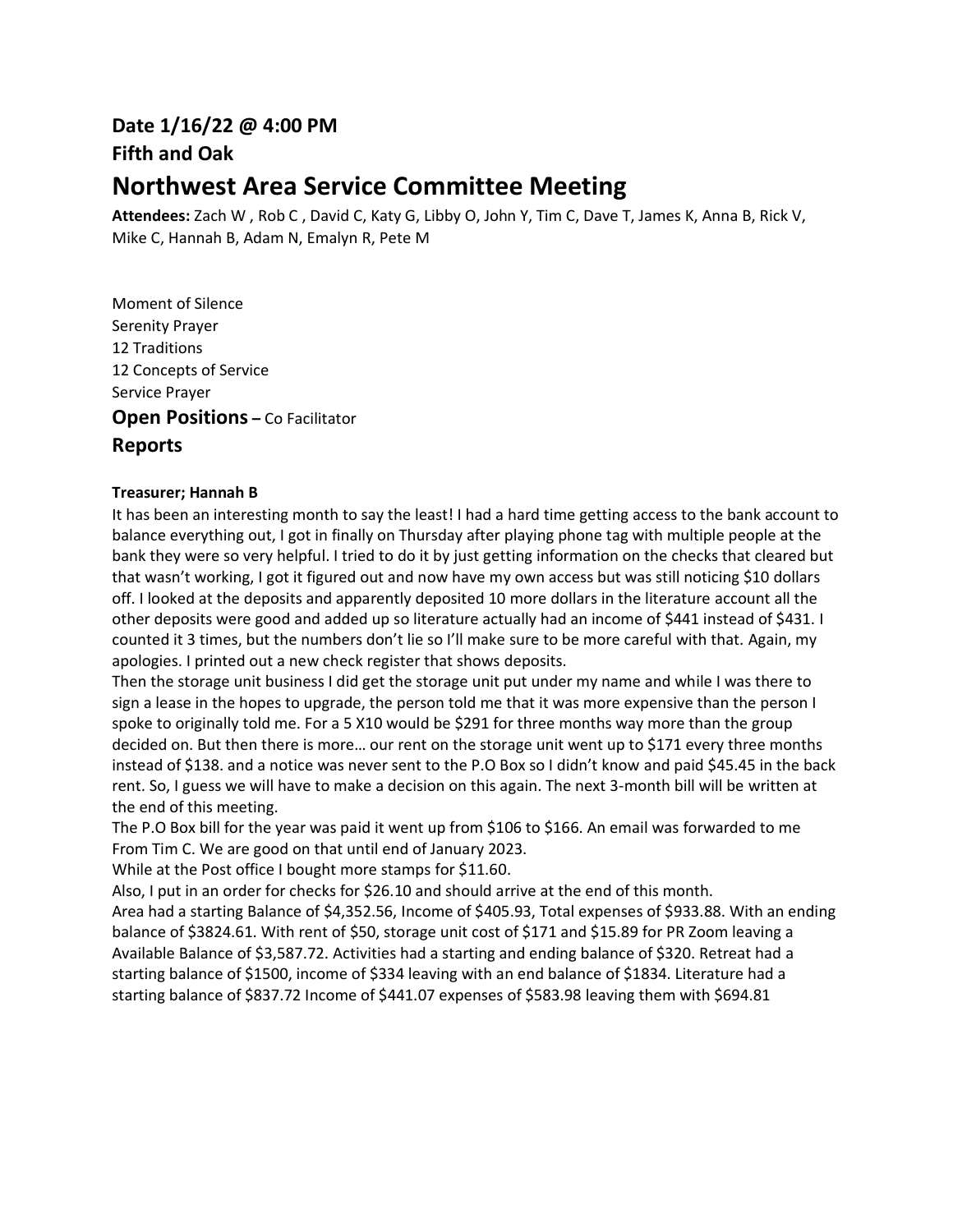#### **RCM; James K**

Nothing new currently. The next regional meeting is 2/6/22 but Region still seeking a zoom address to facilitate hybrid meeting.

#### **Activities; Mike B**

Sledding party planned for Jan 29<sup>th</sup> at noon. Sledding contest for best sled made only from duct tape and cardboard.

#### **Public Relations; Casey J**

Hey Family I'm an addict named Casey! If you are new to area, welcome! We are really glad you're here! This is where we discuss business and further our primary purpose. It's the healthiest of organisms when group representatives and position holders attend. The idea is that we take in information and bring it back to our groups in the spirit of curiosity, cooperation, and unity. Public relations meets the first Sunday of the month at 5:00pm in the basement of fifth and oak. Our purpose is to inform the public that Narcotics Anonymous exists, and that we offer recovery from active addiction. We do this by creating, distributing, and managing all communications regarding NA throughout the NW Michigan Area, in accordance with the Twelve Traditions and Twelve Concepts of Narcotics Anonymous as well as the NA Guide to Public Information. Diversity is our strength, and we are looking for all perspectives at PR. Often the newer members experience shared sheds a much-needed light on the topics we discuss there. There are updated schedules here today. Please take some if you need some. Please contact Jen S with any schedule changes. We added an announcement section to our webpage. There you will find things like announcements about meeting closures, new meetings, and anything else that might be important to note. Our goal is to provide the most accurate information with the understanding that Facebook is not something everyone participates in. You can find our webpage by going to upnorthna.org or by scanning the QR code on the front of our printed schedules. The QR code is also on our posters. Please contact Megan S or Mike C for any upnorthna.org needs. I have put together packets for professionals including a letter to professionals, a poster, membership survey, and introduction to NA for the Lake County (Baldwin) area. They had their first meeting Monday at 7 and had six in attendance. I also put together some stuff for the Lake County Jail. The sheriff has shown interest in Narcotics Anonymous and is willing to meet & greet. So, we are getting the word out in a PR way in Lake County, exciting stuff! The phone line has been updated! There have been zero calls this month. Fellowship Development has been on the cautious side due to COVID but is hoping to visit Rapid City before the end of January. Community Outreach is working on a PSA idea. If you're interested in getting involved with this, please contact Jeff L. Katy can also answer questions you may have. We are back at the Oak's facility! There are three men rotating every other week on Tuesdays. Please contact Yon if you would like to do this kind of service. Dakoske is going great, thank you to all of our volunteers! Detox is going good as well! Phoenix meetings are on hold as the facility is currently in transition and I will report back on this topic next month when I know more. \$39.00 in 7th from Dec & Jan Thanks for letting us serve, Casey J & The PR Subcommittee!

### **Literature; Adam N** Average attendance 2 with no open positions

Emalyn R had expressed willingness & met clean time requirement to become new co-chair; She was vetted & became our new literature co-chair. Due to several losses in our fellowship this month I donated 2 Infinity coins to families this month. I'm prepared to pay for this, but just reporting for added accountability. Email issue has not been resolved, but I can still fill orders. Also, with exception to out of town groups and deaths, I will not be placing "emergency" literature orders anymore. If GSRs cannot be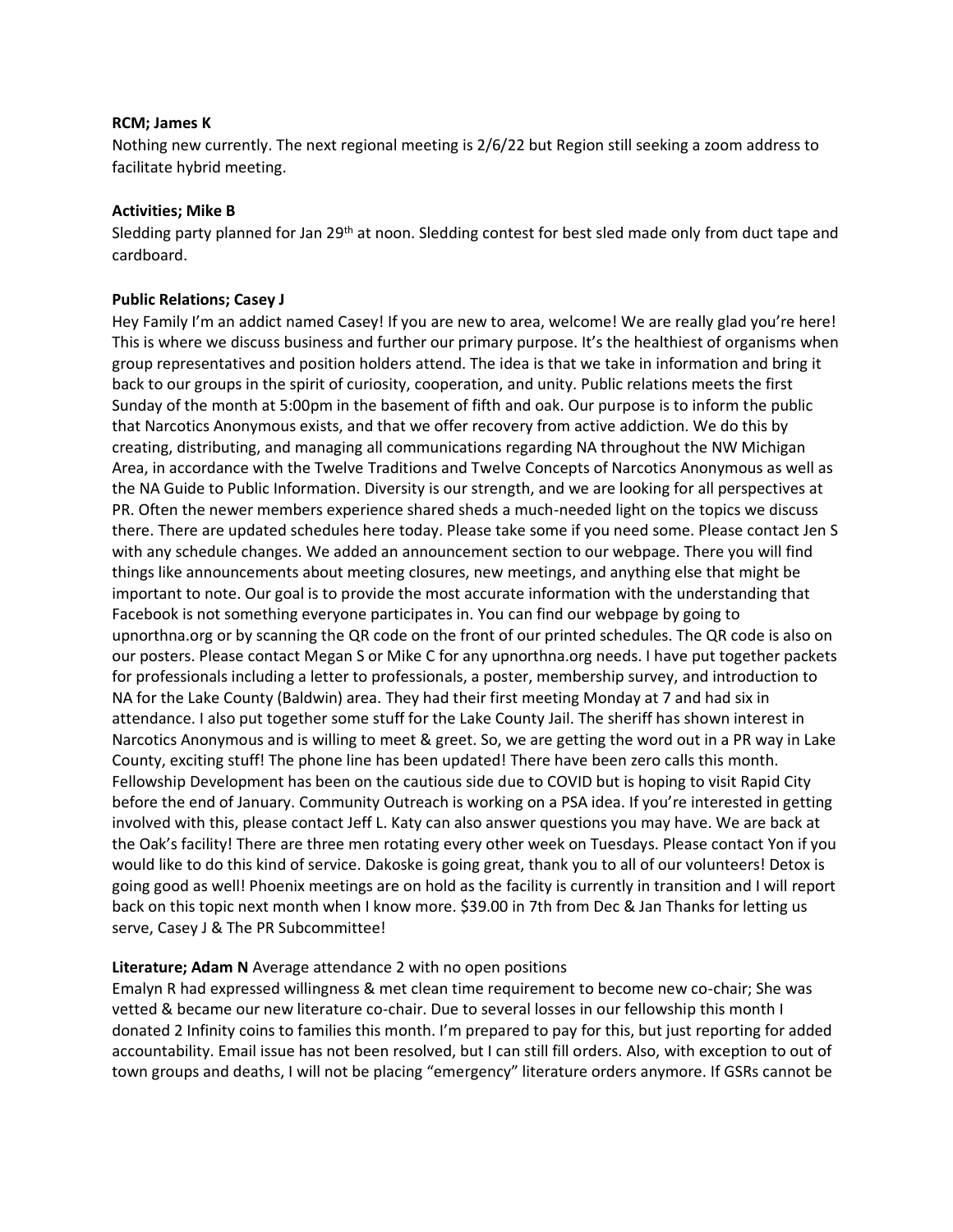present at Area or Literature Meeting you may contact me to place an order and it will be filled at the next Literature Subcommittee Meeting Day the 3rd Sunday of every month at 3-4pm. Thank you for allowing me to serve.

#### **Retreat Subcommittee; Dave T**

Hello Family, Not much to report as there wasn't a subcommittee meeting this last month. Our current balance is \$1,834 We are planning on a talent show/dinner for Sat Feb 12, 2022 at the Church of Nazerene. Dinner at 5p Speaker at 6p Talent at 7-11 or something like that. We will iron out the details next Sunday and get a flyer out ASAP. We spoke of selecting artwork at the Feb event and I'm wondering if we gave enough notice

## **GSR Reports**

**Name of Group:** Never Alone – Dave C – Donation to Area \$17.50

Group is going well with no open positions Attendance Avg 12

**Name of Group:** New Attitudes – Alt is James K - \$50 to Area - Wednesdays & Sundays 7pm Group is going well with GSR position open - Attendance Avg 6

**Name of Group:** Boardman – Dave T – Donation to Area \$0 Thurs 7pm Group going well with no open positions Attendance Avg 20

**Name of Group:** Rise & Recover – Libby O - Donation to Area \$125 M,W,F 8am Group is going well with Treasurer position open- Attendance Avg – 10 in person 4 Zoom We invite all at group conscience  $2^{nd}$  Wednesday around 9am after the meeting

**Name of Group:** JFTBTB – Tim C – Donation to Area \$40 Fridays at 7pm Hybrid Meeting Group is struggling with attendance with all service positions open – Attendance Avg 8 zoom 4 in person Meet in room 8 across from old meeting space – Lead Speaker Meeting

**Name of Group:** Recovery First – Michael C – Donation to Area \$45 Tues 8pm, Mon/Thurs 12p & 8p Group is going well. Living Clean literature study going strong. Always looking for speakers (preferably with a year or more clean) on the  $2^{nd}$  Tues of the month. Contact Scott S for details or if interested. Thursday noon literature study going well also - Attendance Avg 20

**Name of Group:** Recovery at 5/0 - Hannah B – Donation to Area \$200 Group going well with Co Treasurer position open Attendance Avg noon 5 Night 20

**Name of Group:** Women in Recovery – Anna B – Donation to Area \$20 Group going well with no open positions – Avg Attendance 16

**Name of Group:** Just for Today (Irons) – Rick V – Donation to Area \$0 Group could use support with all service positions open – Avg Attendance 4